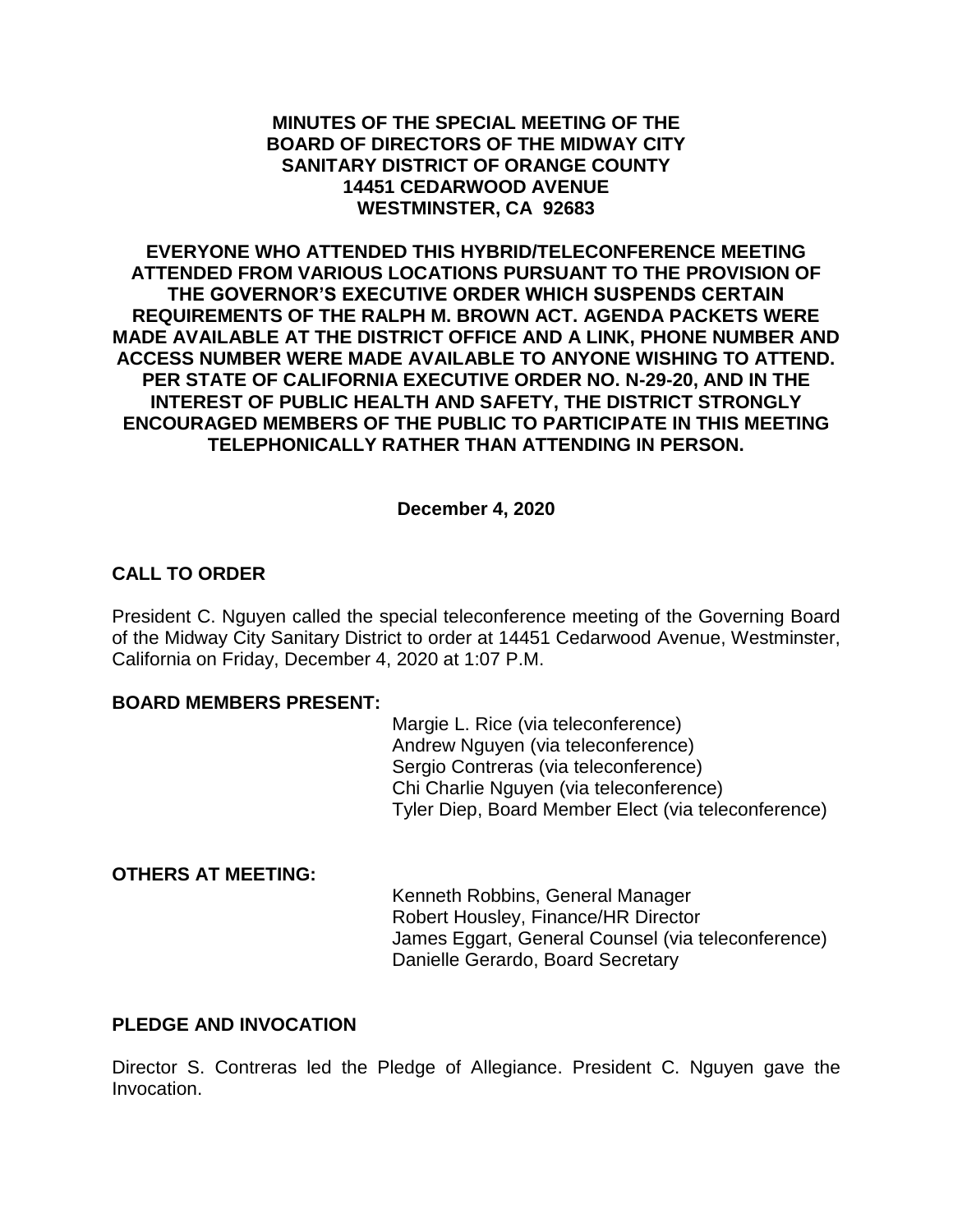### **PUBLIC COMMENTS**

None

### **NEW BUSINESS**

A. RESOLUTION NO. 2020-12 *(Roll Call Vote)*

A RESOLUTION OF THE BOARD OF DIRECTORS OF THE MIDWAY CITY SANITARY DISTRICT, OF ORANGE COUNTY, CALIFORNIA, DECLARING RESULTS OF THE NOVEMBER 3, 2020 ELECTION OF DISTRICT DIRECTORS

GM K. Robbins stated that the election has been officially certified and that Directors Chi Charlie Nguyen and Tyler Diep were sworn in on December 2, 2020.

A report of a summary of Staff's recommendation was provided and considered by the Board. A copy of the Certificate of Election Results from the County Clerk/Registrar of Voters was provided to the Board at the time of the meeting. A motion was made by Director A. Nguyen, seconded by Director M. Rice, to adopt Resolution No. 2020-12 declaring the election of District Directors. The resolution was adopted by the following 5-0 roll call vote:

AYES: S. Contreras, T. Diep, A. Nguyen, C. Nguyen and M. Rice NAYS: ABSTAIN: ABSENT:

B. Consider the Annual Board Reorganization *(Roll Call Vote)*

General Counsel Eggart stated that he would handle the conduct of the meeting for a few minutes while the Board elected a new President. Once the new President was elected, he would turn the proceedings back over to that individual for the purpose of electing and appointing the rest of the Board positions.

General Counsel Eggart opened the floor for nomination for the office of President.

Director M. Rice, seconded by President C. Nguyen nominated Director A. Nguyen for the office of President.

General Counsel Eggart asked if there were any other nominations for the position of President of the Board.

Hearing none, General Counsel Eggart closed the nominations and asked for the vote. The nomination of President A. Nguyen to the office of President was approved by the following 5-0 roll call vote: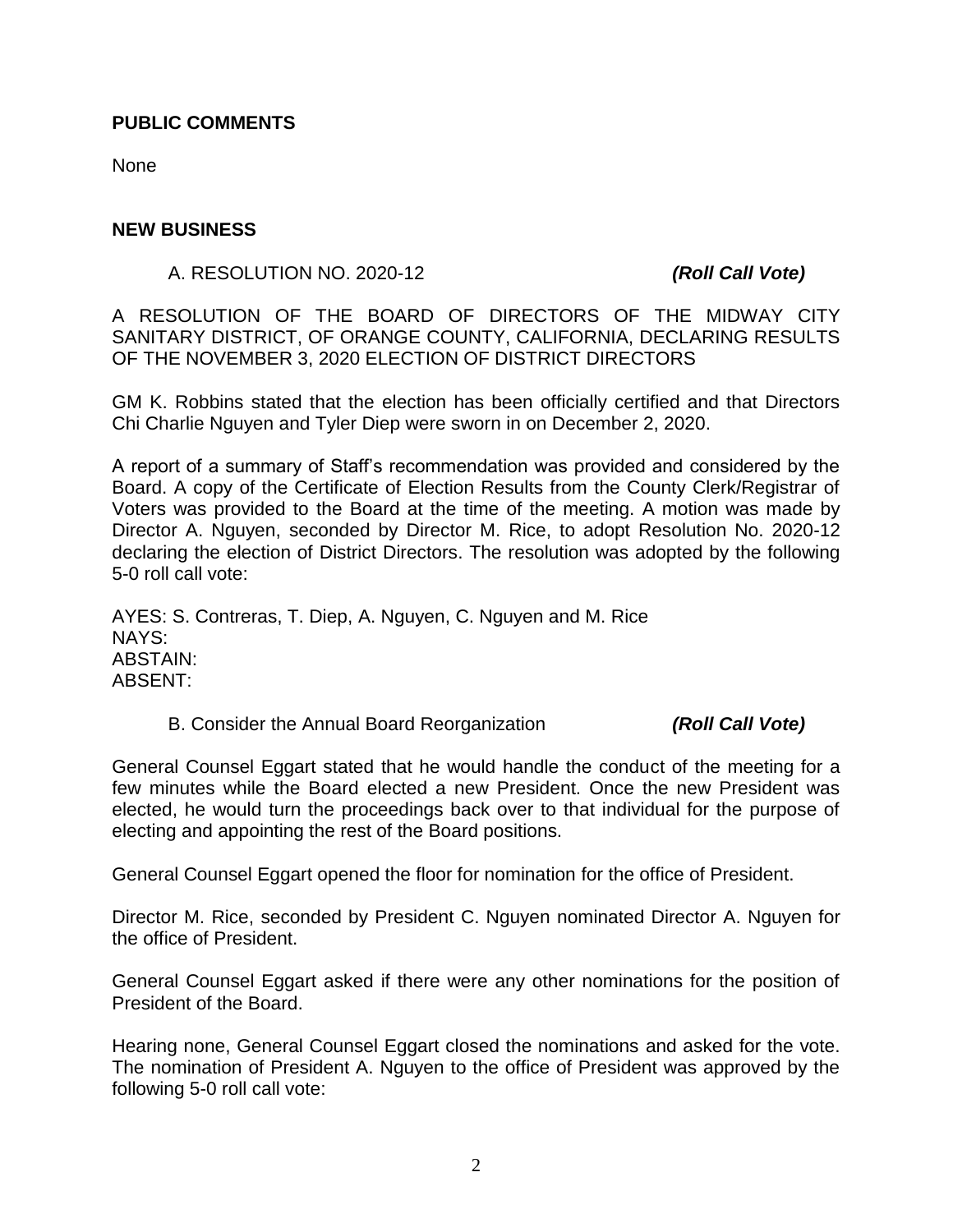AYES: S. Contreras, T. Diep, A. Nguyen, C. Nguyen and M. Rice NAYS: ABSTAIN: ABSENT:

General Counsel J. Eggart congratulated President A. Nguyen on his appointment to the office of President and relinquished the conduct of the proceedings back to the President.

President A. Nguyen thanked the Board and took over the conduct of the meeting.

President A. Nguyen opened the floor for nominations for the office of President Pro-Tem.

President A. Nguyen, seconded by Director M. Rice nominated Director C. Nguyen for the office of President Pro-Tem.

The nominations for the office of President Pro-Tem were closed.

The appointment of Director C. Nguyen to the office of President Pro-Tem was approved by the following 5-0 roll call vote:

AYES: S. Contreras, T. Diep, A. Nguyen, C. Nguyen and M. Rice NAYS: ABSTAIN: ABSENT:

President A. Nguyen opened the floor for nominations for the office of Secretary.

Director C. Nguyen, seconded by Director M. Rice nominated Director S. Contreras for the office of Secretary.

The nominations for the office of Secretary were closed.

The appointment of Director S. Contreras to the office of Secretary was approved by the following 5-0 roll call vote:

AYES: S. Contreras, T. Diep, A. Nguyen, C. Nguyen and M. Rice NAYS: ABSTAIN: ABSENT: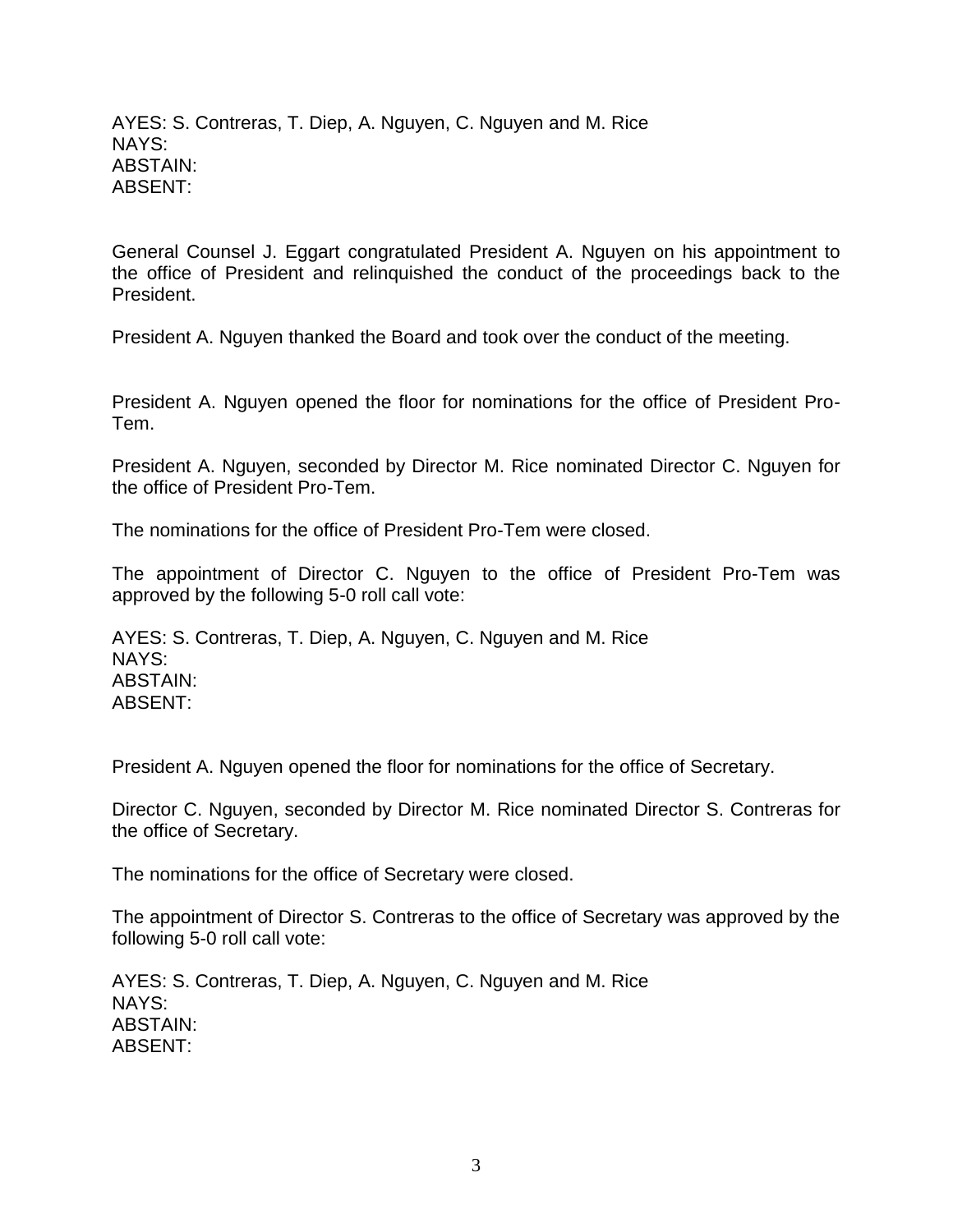President A. Nguyen opened the floor for nominations for the office of Treasurer.

President A. Nguyen, seconded by Director C. Nguyen nominated Director M. Rice for the office of Treasurer.

The nominations for the office of Treasurer were closed.

The nomination of Director M. Rice to the office of Treasurer was approved by the following 5-0 roll call vote:

AYES: S. Contreras, T. Diep, A. Nguyen, C. Nguyen and M. Rice NAYS: ABSTAIN: ABSENT:

President A. Nguyen opened the floor for nominations for the office of Secretary/Treasurer Pro-Tem.

Director S. Contreras, seconded by Director M. Rice nominated Director T. Diep for the office of Secretary/Treasurer Pro-Tem.

The nominations for the office of Secretary/Treasurer Pro-Tem were closed.

The appointment of Director T. Diep to the office of Secretary/Treasurer Pro-Tem was approved by the following 5-0 roll call vote:

AYES: S. Contreras, T. Diep, A. Nguyen, C. Nguyen and M. Rice NAYS: ABSTAIN: ABSENT:

President A. Nguyen stated that the next office for discussion was the Orange County Sanitation District (OCSD) Representative, which is the President or the President's appointee.

President A. Nguyen appointed himself to serve as the District's Representative to Orange County Sanitation District (OCSD).

President A. Nguyen appointed Director C. Nguyen as the Alternate Representative to OCSD.

Director M. Rice pointed out that City Council members cannot serve on OCSD because they meet on the same nights.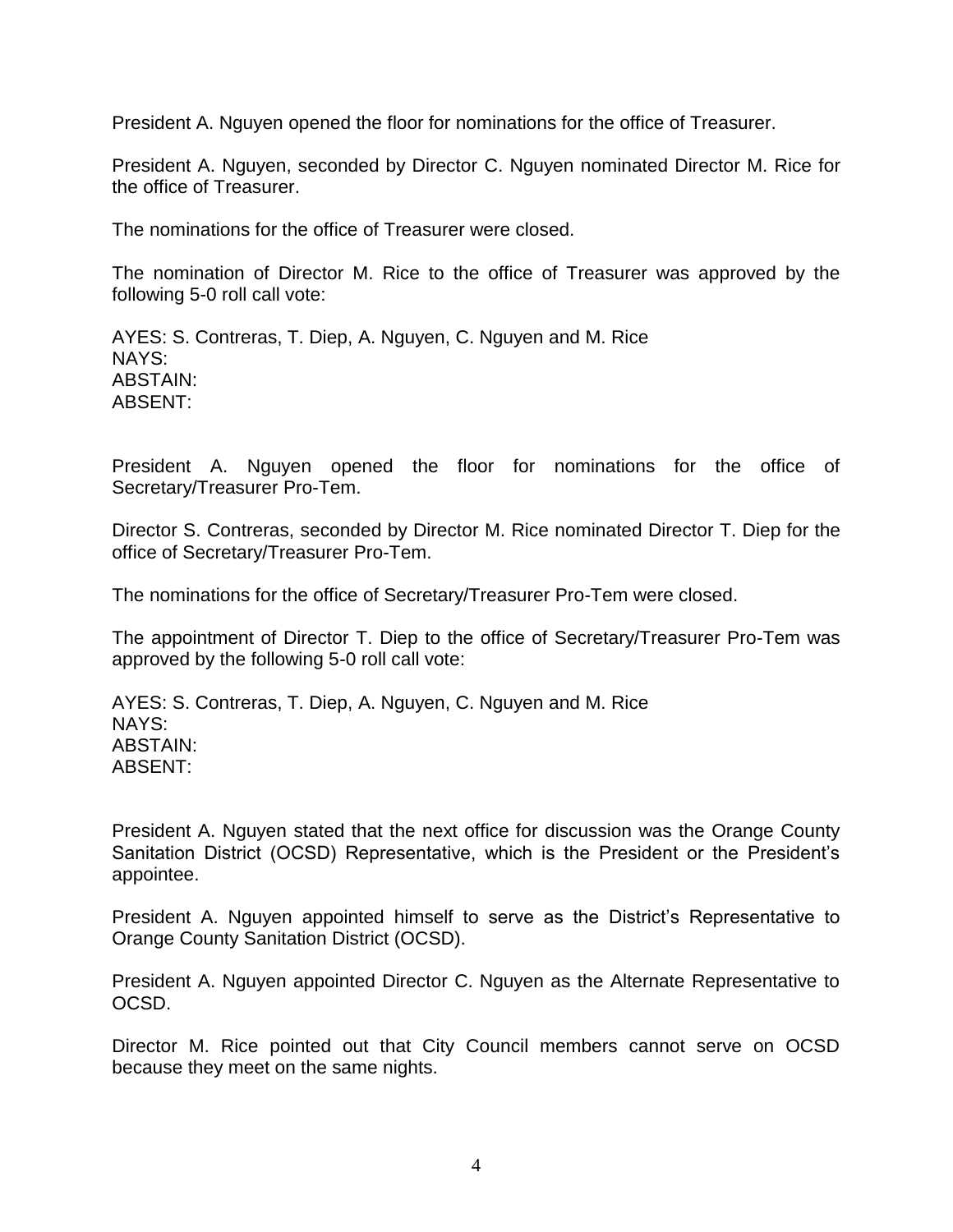President A. Nguyen asked whether Director T. Diep would like the appointment.

Director T. Diep stated that he would be honored but preferred to let Director S. Contreras have the appointment if he were interested.

Director S. Contreras said that he would accept the appointment.

President A. Nguyen appointed Director S. Contreras as the Alternate Representative to OCSD.

Director S. Contreras accepted President A. Nguyen's appointment.

President A. Nguyen stated that the full Board would continue as the representative to Independent Special Districts of Orange County (ISDOC), the Westminster Chamber of Commerce, and the Budget and Audit Committees, so no action was necessary.

President A. Nguyen, seconded by Director M. Rice nominated himself and Director C. Nguyen to the Calendar Committee.

The appointment of President A. Nguyen and Director C. Nguyen to the Calendar Committee was approved by the following 5-0 roll call vote:

AYES: S. Contreras, T. Diep, A. Nguyen, C. Nguyen and M. Rice NAYS: ABSTAIN: ABSENT:

Director C. Nguyen, seconded by President A. Nguyen nominated Director S. Contreras as Alternate to the Calendar Committee.

The appointment of Director S. Contreras as Alternate to the Calendar Committee was approved by the following 5-0 roll call vote:

AYES: S. Contreras, T. Diep, A. Nguyen, C. Nguyen and M. Rice NAYS: ABSTAIN: ABSENT:

President A. Nguyen stated that the full Board would continue to act for the Negotiating Committee.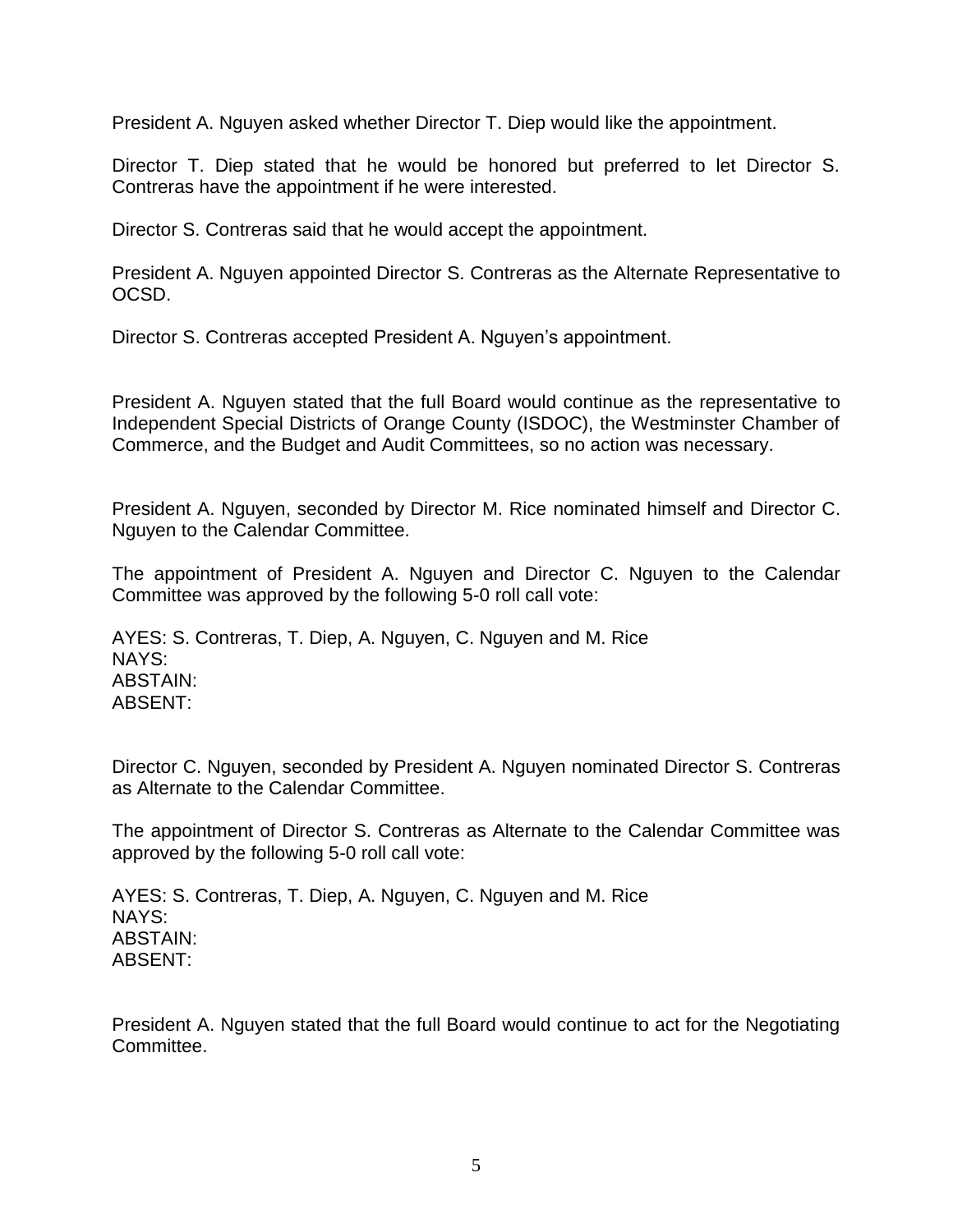Director S. Contreras, seconded by Director M. Rice nominated Director M. Rice and C. Nguyen to the Franchise Agreement Committee.

The appointment of Directors M. Rice and C. Nguyen to the Franchise Agreement Committee was approved by the following 5-0 roll call vote:

AYES: S. Contreras, T. Diep, A. Nguyen, C. Nguyen and M. Rice NAYS: ABSTAIN: ABSENT:

Director T. Diep, seconded by President A. Nguyen nominated Director S. Contreras as Alternate to the Franchise Agreement Committee.

The appointment of Director S. Contreras was approved by the following 5-0 roll call vote:

AYES: S. Contreras, T. Diep, A. Nguyen, C. Nguyen and M. Rice NAYS: ABSTAIN: ABSENT:

President A. Nguyen opened the floor for discussion as to future Board meeting dates and time. He stated that it is currently set at the first and third Tuesday of each month at 5:30 P.M. unless otherwise declared by the Board and enable language to give the Board the authority to change the time as necessary.

President A. Nguyen, seconded by Director S. Contreras made a motion to keep the meeting dates and time the same. The motion was approved by the following 5-0 roll call vote:

AYES: S. Contreras, T. Diep, A. Nguyen, C. Nguyen and M. Rice NAYS: ABSTAIN: ABSENT:

### **INFORMATIONAL ITEMS**

None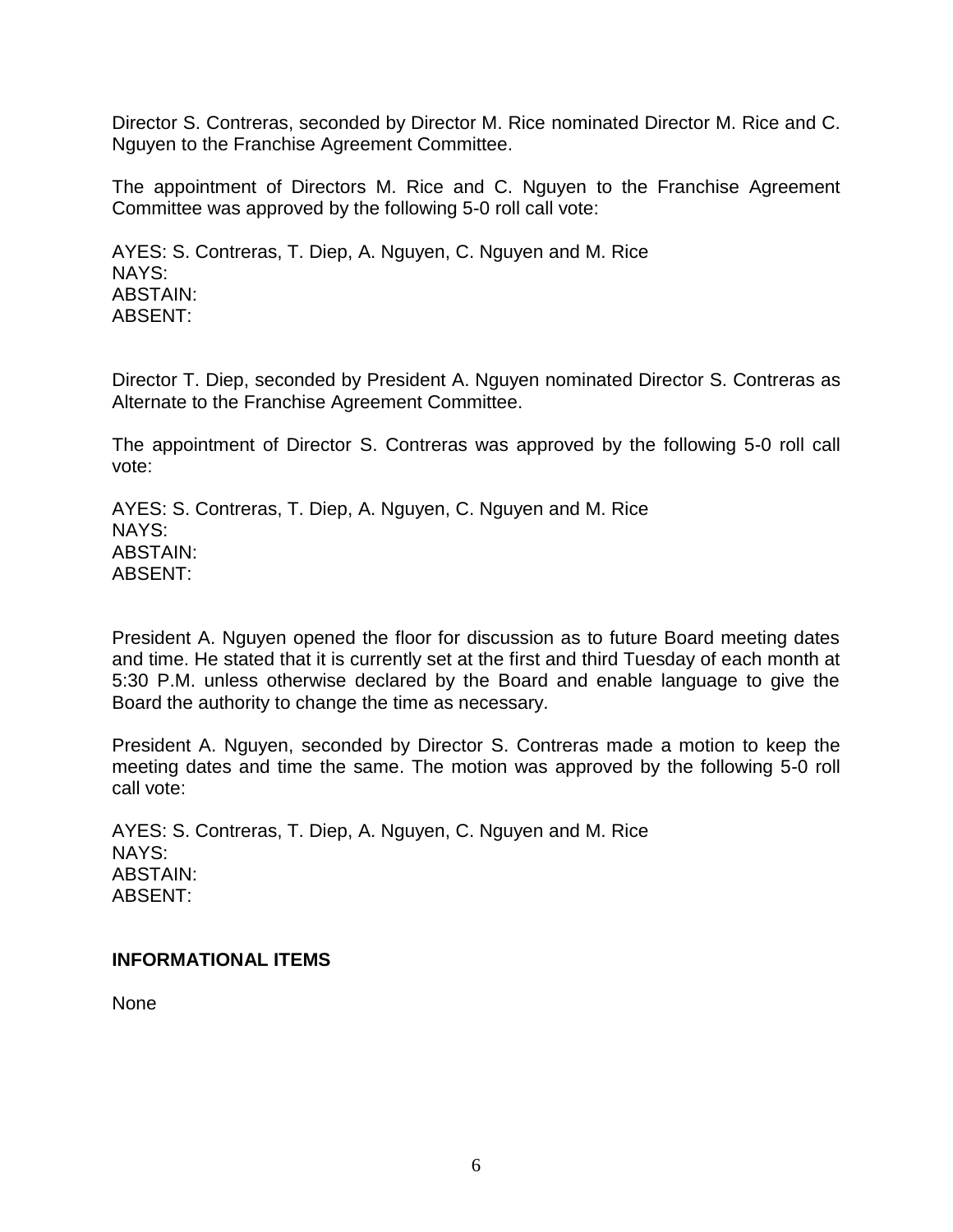# **BOARD CONCERNS/COMMENTS**

Director T. Diep thanked GM K. Robbins and Staff for making him feel so welcome as he transitions back onto the Board. He congratulated A. Nguyen and thanked the Board.

Director C. Nguyen congratulated President A. Nguyen and thanked everyone for helping him fulfill his duties as President for the last two years and for working with him.

Director M. Rice stated that she was so happy to have the full Board with Directors T. Diep and C. Nguyen and that they had all worked together before and did well together. She congratulated President A. Nguyen and thanked everyone for their nomination of her as Treasurer.

Director S. Contreras thanked everyone, congratulated President A. Nguyen and President Pro-Tem C. Nguyen, and welcomed back Director T. Diep and said that he was looking forward to working with everyone.

President A. Nguyen thanked everyone.

# **GM/STAFF CONCERNS/COMMENT**

GM K. Robbins stated that it was nice to have a full Board again and did not want to forget the passing of Director A. Krippner. He stated that he was glad to have Director T. Diep back, thanked Director C. Nguyen for the last two years and stated that he was looking forward to working with President A. Nguyen.

# **GENERAL COUNSEL CONCERNS/COMMENTS**

General Counsel J. Eggart welcomed back Director T. Diep and congratulated all the Board members.